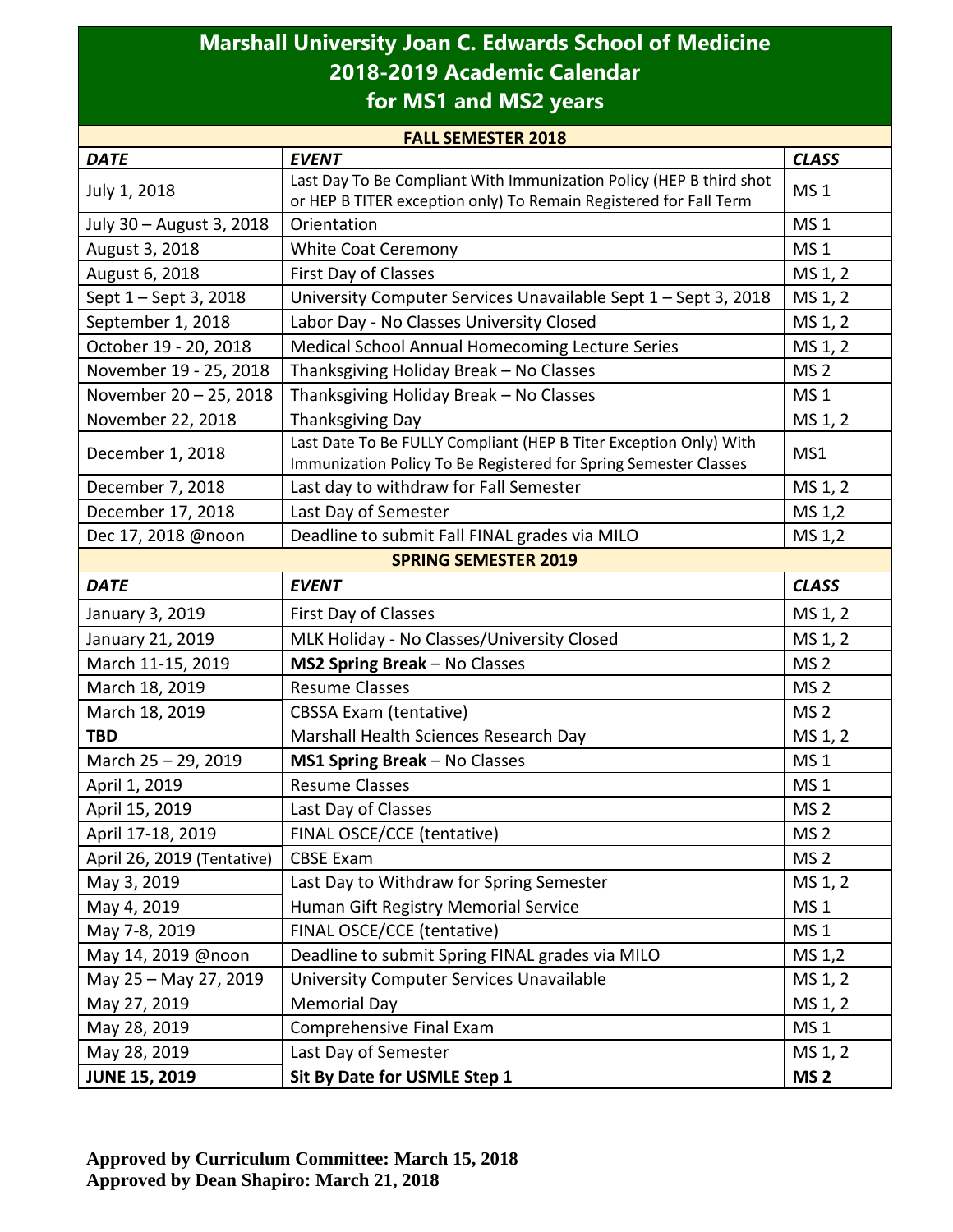| <b>EVENT</b><br><b>CALENDAR NOTES</b><br><b>DATE</b><br>Schedule can be found online at:<br><b>MS3 Clinical Orientation</b><br>June 23 - July 1, 2018<br><b>ROTATION 1</b><br>Block A: JUL 2 - JUL 28<br>JUL 4 - Offices/University Closed<br>Block B: JUL 29 - AUG 24<br>JUL 2 - AUG 24, 2018<br>JUL 26 - Risk Management Seminar<br>SEP 1-SEP 3, 2018 University Computing<br>Services Unavailable<br><b>ROTATION 2</b><br>Block A: AUG 27 - SEPT 22<br>SEP 3 - Labor Day University Closed<br>AUG 27 - OCT 19, 2018<br>Block B: SEPT 23 - OCT 19<br>OCT 19-20 - Homecoming Lecture Series<br><b>ROTATION 3</b><br>Block A: OCT 22 - NOV 17<br>Thanksgiving Holiday 22 - 23, 2018<br>OCT 22 - DEC 14, 2018<br>Block B: NOV 18 - DEC 14<br><b>WINTER BREAK DEC 15, 2018 - JAN 1, 2019</b><br><b>UNIVERSITY CLOSED DEC ?, 2018 - JAN 1, 2019</b><br><b>ROTATION 4</b><br>Block A: JAN $2 -$ JAN 26<br>JAN 2 - FEB 22, 2019<br>Block B: JAN 27 - FEB 22<br><b>Rising MS4 Scheduling Meeting</b><br><b>ROTATION 5</b><br>Block A: FEB 25 $-$ MAR 23<br>Block B: MAR 24 - APR 19<br>FEB 25 - APR 19, 2019<br>APR 20 - APR 28, 2019 - SPRING BREAK<br>University Computer Services Unavailable | <b>Marshall University Joan C. Edwards School of Medicine</b><br>2018-2019 Academic Calendar<br>for MS 3 year |                          |                                                                   |  |  |
|--------------------------------------------------------------------------------------------------------------------------------------------------------------------------------------------------------------------------------------------------------------------------------------------------------------------------------------------------------------------------------------------------------------------------------------------------------------------------------------------------------------------------------------------------------------------------------------------------------------------------------------------------------------------------------------------------------------------------------------------------------------------------------------------------------------------------------------------------------------------------------------------------------------------------------------------------------------------------------------------------------------------------------------------------------------------------------------------------------------------------------------------------------------------------------------------|---------------------------------------------------------------------------------------------------------------|--------------------------|-------------------------------------------------------------------|--|--|
|                                                                                                                                                                                                                                                                                                                                                                                                                                                                                                                                                                                                                                                                                                                                                                                                                                                                                                                                                                                                                                                                                                                                                                                            |                                                                                                               |                          |                                                                   |  |  |
|                                                                                                                                                                                                                                                                                                                                                                                                                                                                                                                                                                                                                                                                                                                                                                                                                                                                                                                                                                                                                                                                                                                                                                                            |                                                                                                               |                          |                                                                   |  |  |
|                                                                                                                                                                                                                                                                                                                                                                                                                                                                                                                                                                                                                                                                                                                                                                                                                                                                                                                                                                                                                                                                                                                                                                                            |                                                                                                               |                          |                                                                   |  |  |
|                                                                                                                                                                                                                                                                                                                                                                                                                                                                                                                                                                                                                                                                                                                                                                                                                                                                                                                                                                                                                                                                                                                                                                                            |                                                                                                               |                          |                                                                   |  |  |
|                                                                                                                                                                                                                                                                                                                                                                                                                                                                                                                                                                                                                                                                                                                                                                                                                                                                                                                                                                                                                                                                                                                                                                                            |                                                                                                               |                          |                                                                   |  |  |
|                                                                                                                                                                                                                                                                                                                                                                                                                                                                                                                                                                                                                                                                                                                                                                                                                                                                                                                                                                                                                                                                                                                                                                                            |                                                                                                               |                          |                                                                   |  |  |
|                                                                                                                                                                                                                                                                                                                                                                                                                                                                                                                                                                                                                                                                                                                                                                                                                                                                                                                                                                                                                                                                                                                                                                                            |                                                                                                               |                          |                                                                   |  |  |
|                                                                                                                                                                                                                                                                                                                                                                                                                                                                                                                                                                                                                                                                                                                                                                                                                                                                                                                                                                                                                                                                                                                                                                                            |                                                                                                               |                          |                                                                   |  |  |
|                                                                                                                                                                                                                                                                                                                                                                                                                                                                                                                                                                                                                                                                                                                                                                                                                                                                                                                                                                                                                                                                                                                                                                                            |                                                                                                               |                          | 12:01 a.m. NOV 22 - 12:01 a.m. NOV 23, 2018                       |  |  |
|                                                                                                                                                                                                                                                                                                                                                                                                                                                                                                                                                                                                                                                                                                                                                                                                                                                                                                                                                                                                                                                                                                                                                                                            |                                                                                                               |                          |                                                                   |  |  |
|                                                                                                                                                                                                                                                                                                                                                                                                                                                                                                                                                                                                                                                                                                                                                                                                                                                                                                                                                                                                                                                                                                                                                                                            |                                                                                                               |                          |                                                                   |  |  |
|                                                                                                                                                                                                                                                                                                                                                                                                                                                                                                                                                                                                                                                                                                                                                                                                                                                                                                                                                                                                                                                                                                                                                                                            |                                                                                                               |                          | Begin Scheduling for Step 2 CS and Step 2 CK                      |  |  |
|                                                                                                                                                                                                                                                                                                                                                                                                                                                                                                                                                                                                                                                                                                                                                                                                                                                                                                                                                                                                                                                                                                                                                                                            |                                                                                                               |                          |                                                                   |  |  |
|                                                                                                                                                                                                                                                                                                                                                                                                                                                                                                                                                                                                                                                                                                                                                                                                                                                                                                                                                                                                                                                                                                                                                                                            |                                                                                                               |                          | Marshall Health Sciences Research Day - TBD                       |  |  |
|                                                                                                                                                                                                                                                                                                                                                                                                                                                                                                                                                                                                                                                                                                                                                                                                                                                                                                                                                                                                                                                                                                                                                                                            |                                                                                                               |                          |                                                                   |  |  |
|                                                                                                                                                                                                                                                                                                                                                                                                                                                                                                                                                                                                                                                                                                                                                                                                                                                                                                                                                                                                                                                                                                                                                                                            |                                                                                                               |                          |                                                                   |  |  |
| <b>ROTATION 6</b><br>Block B: MAY 26 - JUN 21<br>APR 29 - JUN 21, 2019<br><b>Offices Closed</b><br>Final CCE's Week of May 20-24, 2019                                                                                                                                                                                                                                                                                                                                                                                                                                                                                                                                                                                                                                                                                                                                                                                                                                                                                                                                                                                                                                                     |                                                                                                               | Block A: APR 29 - MAY 25 | MAY 25 - MAY 27, 2019<br>MEMORIAL DAY - MAY 27, 2019 - University |  |  |